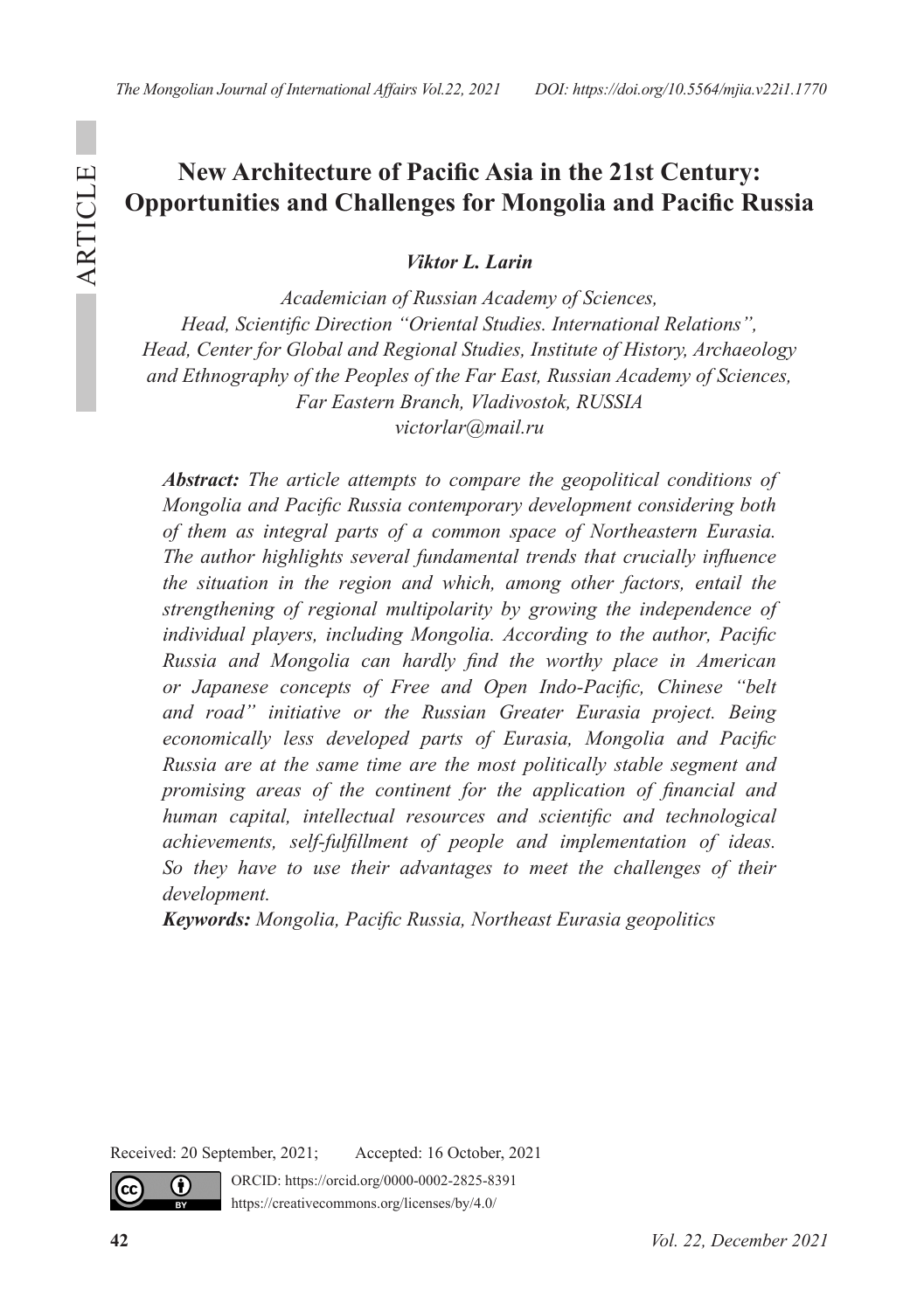Pacific Russia<sup>1</sup> and Mongolia are connected not only by common border, relatively distant and close history,<sup>2</sup> but also by the present (trade and economic relations, scientific and cultural contacts, common environmental problems) and future (economic, political, security) issues and challenges. The tectonic geopolitical shifts taking place in the contemporary world will inevitably affect the vast territory of Northeast Eurasia, which, together with Manchuria of China and Inner Mongolia, includes Mongolia and Pacific Russia.

Of course, it would not be quite correct to put Pacific Russia and Mongolia side by side and compare them through the prism of geopolitics, global and regional economies. The Mongolian People's Republic is a sovereign state that independently determines its domestic and foreign policy. Pacific Russia is a part of Russian state, and the algorithm for its development is largely laid thousands of kilometers from the region, in the European part of Russia, in Moscow. There is no question of the independence of its foreign policy also: within the framework of a federal state, this policy is formed by its central authorities and, in accordance with national law, is under the full control of the Foreign Ministry of Russian Federation.

Nevertheless, the economic and geopolitical conditions that dictate the choice to be taken among emerging alternatives and decisions are very similar in Mongolia and Pacific Russia. Fundamental differences lie in the field of decision-making and public administration. Mongolia's choice is easier in this respect: model and vectors of its development are formed in line with the realization of the country's national interests, while the Russia's national interests do not always correlate with the needs and requirements of its Asian territories. This situation is natural because while the Mongolian government correlates the country's development trends mainly with the challenges that are emerging in the Eurasian space, undoubtedly taking into account the collisions of the global world, the people who determine Russia's Pacific policy both in its external (relations with the countries of Pacific Asia) and internal (development of Pacific Russia) refractions, operate primarily in the global and Euro-Atlantic coordinate system. And even the China challenge Moscow and Ulaanbaatar interpret differently.

<sup>1</sup> The concept of "Pacific Russia" is quite new in the scientific and political discourse. At the beginning of the 21st century a group of Vladivostok scientists put this term into circulation, and now it is actively strengthening its positions. In fact, it is used to designate the Russian territory east of the lake Baikal to the shores of the Pacific Ocean and today geographically corresponds to the Far Eastern Federal District within the boundaries of 2019. Its uniting feature is not so much administrative borders as economic gravitation towards Pacific Asia, close involvement in economic and humanitarian processes in this region of the world. For details see: *Тихоокеанская Россия в интеграционном пространстве Северной Пацифики в начале XXI века: опыт и потенциал регионального и приграничного взаимодействия*. Владивосток: ИИАЭ ДВО РАН, 2017 [Pacific Russia in the integration space of the North Pacific at the beginning of the XXI century: experience and potential of regional and cross-border interaction]. Vladivostok: IIAE DVO RAN, 2017, p. 24-30.

<sup>2</sup> See: *Великая киданьская стена: Северо-восточный вал Чингис-хана* [The Great Wall of Khitan: North Eastern Wall of Chinggis Khan. Ed. by N.N. Kradin]. Мoscow: Nauka — Vostochnaya literatura., 2019. 168 p.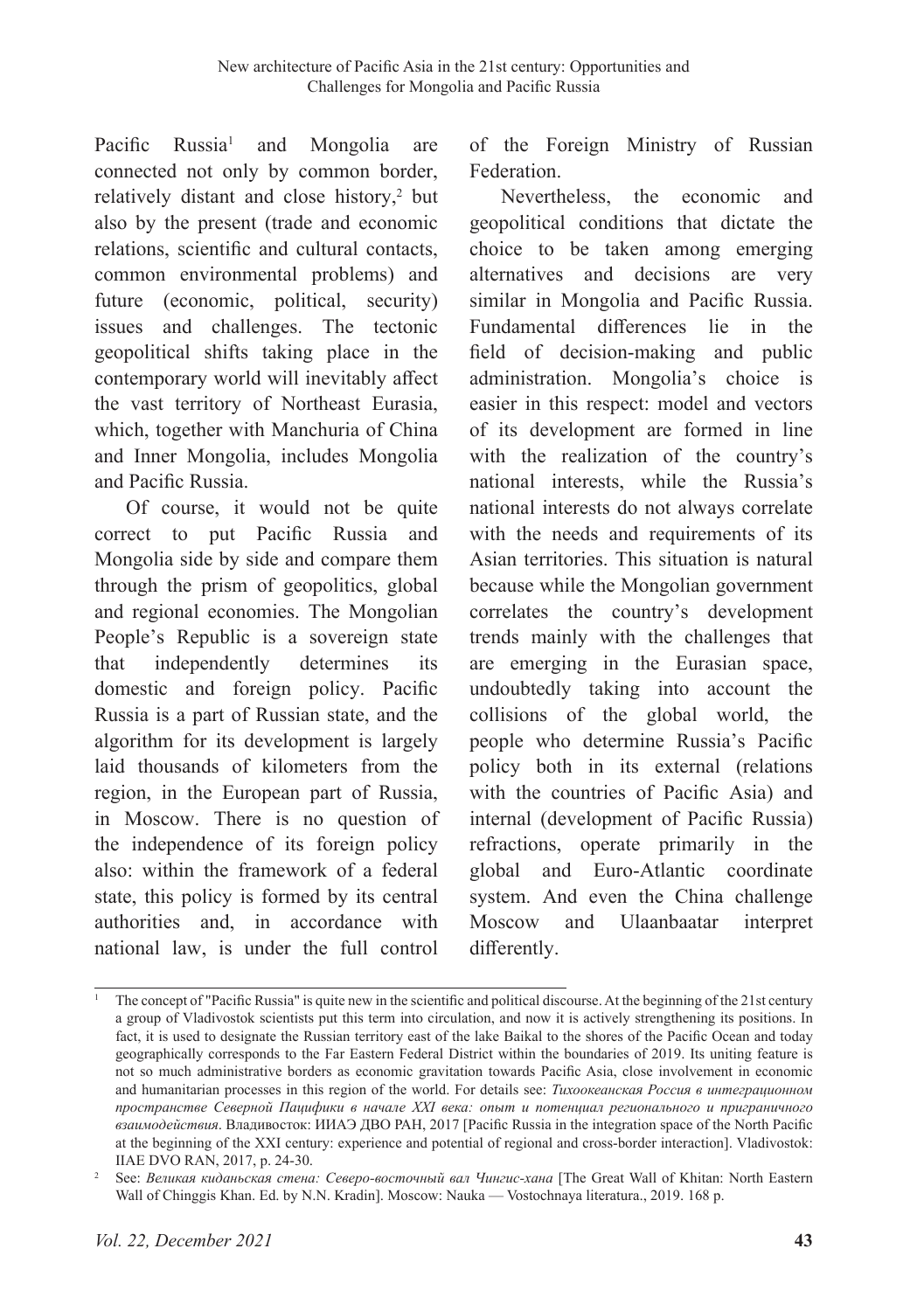## **Main Trends of Pacific Asia's in the Third Decade of 21st Century**

At the turn of the two decades, several major and fundamental trends have emerged that are fundamentally changing the face of Pacific Asia as well as of Northeastern Eurasia.

The first of them is the formation of a new geopolitical reality there. This new reality can be viewed both through the prism of a new system of bipolarity that has already emerged in the world,<sup>3</sup> based on the confrontation between the United States and China, and in the context of reformatting the structure of international relations within Pacific Asia itself. Both the status and role of the region in the world political and economic systems as well as the nature of intraregional ties are changing. The region is literally transforming into a fundamentally new geopolitical and economic reality, where not only China and the DPRK, but also Japan, South Korea, and Southeast Asian countries are eager and trying to pursue an independent foreign policy based on the primacy of national interests. Mongolia is undoubtedly among such states. Not always and not everyone is able to achieve success, but attempts are evident. Regional multipolarity, which had previously been a distinctive feature of the region, has become markedly stronger in recent years.

Several factors and circumstances are driving these changes.

The first is the weakening of political influence and economic pressure of the "global hegemon" (USA) as well

as of ideological power of the Western world (USA and Europe). The decline of economic domination of the West and deep crisis of liberal political system became the primary reasons of these processes. Strongly Europeanized, but still Confucian-Buddhist Pacific Asia carefully analyzes and assesses the internal problems of the European Union and socio-political split happened inside American society, and the results of the analysis encourage it to be more and more distant from discredited Western civilization.

Against this backdrop, Beijing's self-awareness and self-determination as a global power is growing, and this process have generated the far-reaching effects. By 2011 China became the No. 2 power in the world economy, trade, military spending, gained solid political weight and prestige, felt its new value in the world system, and ultimately matured to comprehend the consequences of its transformation into a world power with the potential for world leadership. Not all countries, especially China's neighbors, are delighted with this transformation, but, nevertheless, China is becoming a center of gravity for many states, which in particular is demonstrated by their reaction to the Beijing's Belt and Road initiative.

As a result, a balance of power that had developed in Pacific Asia by the end of 20th century was destroyed. A certain "vacuum of power" has emerged

<sup>3</sup> See: Дынкин А.А. Международная турбулентность и Россия [Dynkin A.A. International turbulence and Russia]. *Proceedings of Russian Academy of Sciences.* 2020, vol. 90, no. 3, p. 216-217.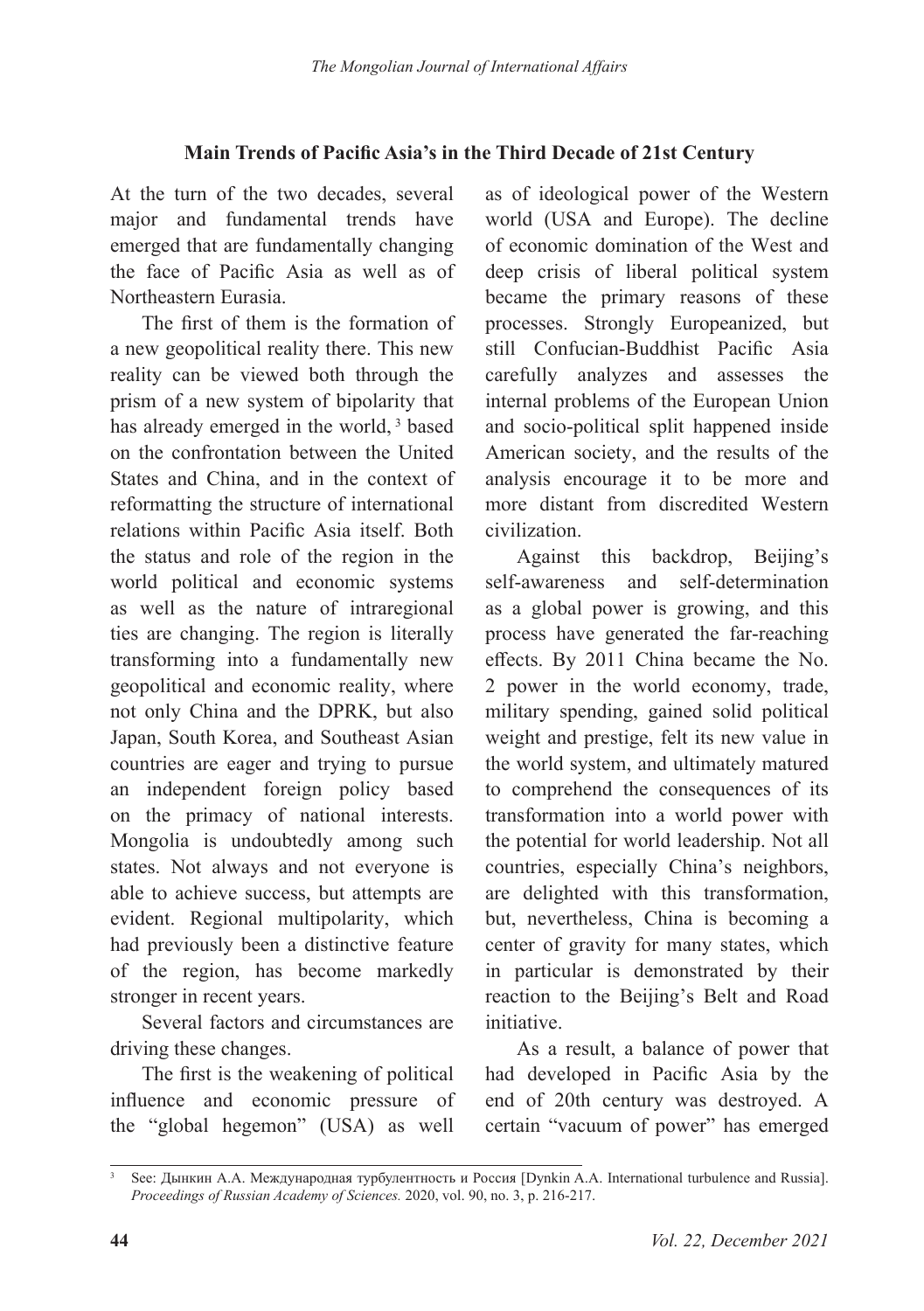in the region, where two gravitational cores, two poles, two leaders have emerged: the old - the USA and the new/old - China. These are precisely the poles of attraction, but not the centers of power in their traditional interpretation. While Washington is gradually losing the confidence and sympathy of allies, Beijing is making good use of the tools and institutions created by Washington, urges to make the global governance system more fair and equitable, positions itself as a bastion of free trade and open market access and the great defender of intellectual property rights and the rule of law4 and purposefully and consistently increases its influence. As a fact, today China acts as «near-peer competitor engaged in a battle for influence vis-avis Washington and the West»,<sup>5</sup> and in this competition, Northeastern Eurasia is far from the last place. In the latent battle between the United States and China for Eastern Eurasia, several points have emerged where the interests of the two forces are clearly defined, collide directly, and where compromises are difficult to achieve (Taiwan, the Korean Peninsula, the South China Sea). And there are less stressful areas: education, culture, sports, etc.

The initiative in this struggle is clearly in the hands of Beijing, being in part a result of former US administration distancing from the region. China's global ambitions, its intransigence, to some extent the fundamental issues of relations with its Asian neighbors become the impetus and symbol of these changes. The strategic aspirations and daily needs of the PRC not only dictate the logic of Beijing's behavior, but also become a reference point for other states. These states, on the one hand, intend to derive maximum benefit from the plans and projects of Chinese leadership, on the other, they naturally fear damage to their interests from Beijing's growing appetite, and thirdly, they compete with it for living space, resources and markets. It is obvious that for Mongolia and Pacific Russia, which have a long border and complex structure of relations with China, the Beijing's interests, ambitions, strategic plans and tactical decisions are not at all of idle concern.

The second trend of our time is the loss by Northeast Asia of its privileges and benefits of being a driver of the world economy. China, in fact, has lost the advantages that for three decades allowed it to be locomotive of world economic development, and today it is gradually yielding its positions to South and Southeast Asia and Africa. <sup>6</sup> If you try to trace the influence of this trend on Mongolia and Pacific Russia, it turns out that at the end of the second decade of

<sup>4</sup> See some Xi Jinping speeches at the international forums: Pulling Together Through Adversity and Toward a Shared Future for All. Keynote Speech by H.E. Xi Jinping President of the People's Republic of China at the Boao Forum for Asia Annual Conference 2021. Available at: http://www.xinhuanet.com/english/2021-04/20/c\_139893137.htm; 习近 平主席在亚太经合组织工商领导人峰会上的主旨演讲(全文)2018-11-17 [President Xi Jinping's keynote speech at the APEC Business Leaders Summit (full text). 17 Nov. 2018]. Available at: http://www.xinhuanet.com/politics/ leaders/2018-11/17/c\_1123728402.htm **(accessed: 20.09.2021).**

<sup>5</sup> Cossa Ralph A. Getting China Policy Right. *PacNet #3***. January 25, 2021.** Available at: https://pacforum.org/ publication/pacnet-3-getting-china-policy-right **(accessed: 20.09.2021).**

<sup>6</sup> See: Hanson, Gordon, *Who Will Fill China's Shoes? The Global Evolution of Labor-Intensive Manufacturing*. NBER Working Paper No. 28313 December 2020. Available at: https://www.nber.org/system/files/working\_papers/w28313/ w28313.pdf (accessed: 18.09.2021).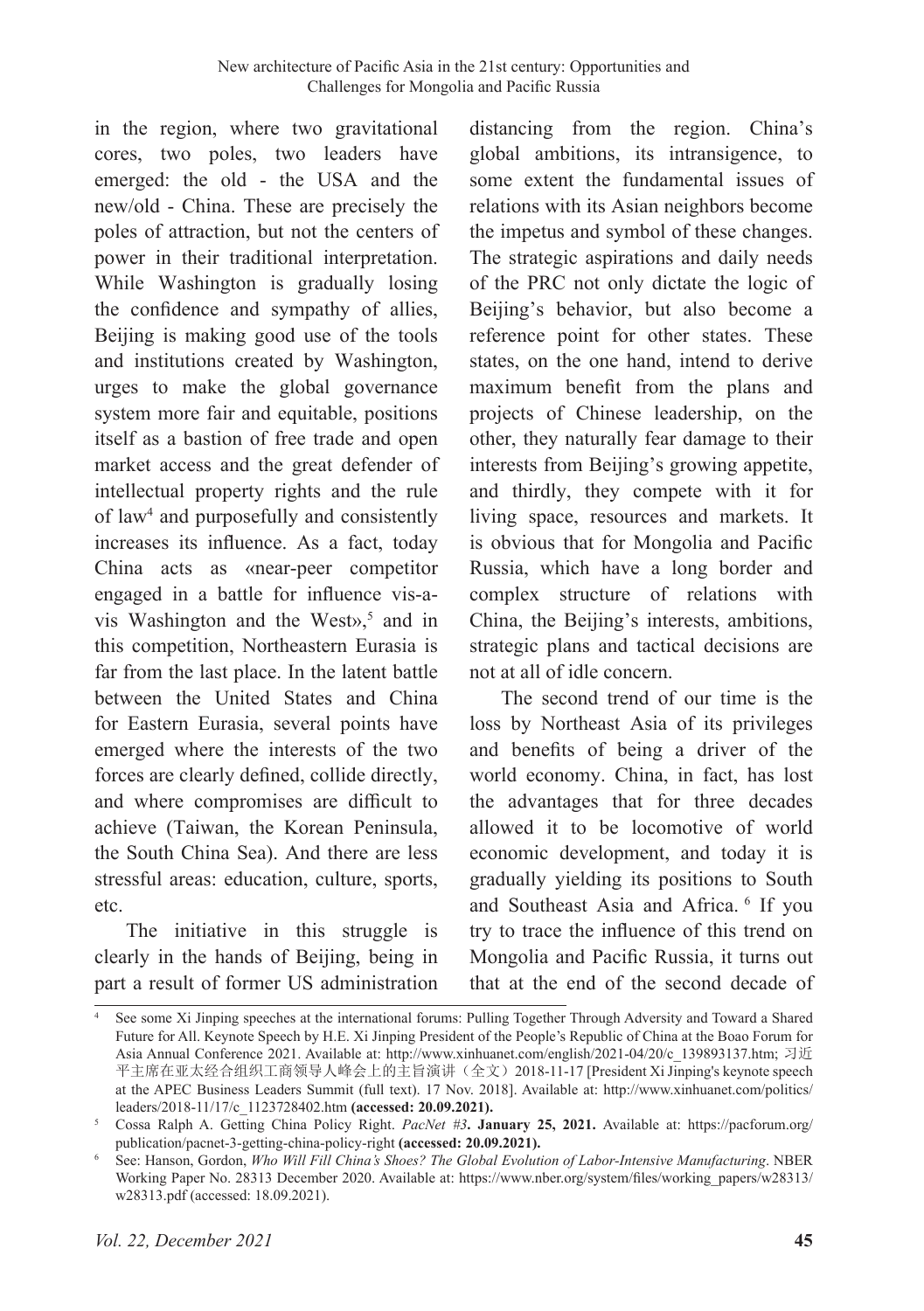the 21st century the total value of their imports from China was less than at its beginning: in 2019, Far Eastern Federal District imported Chinese goods by 13%, and Mongolia by 25% less than in 2011.<sup>7</sup> At the same time, their share in the total volume of Chinese exports decreased from 0.4% to 0.24%.

The third important trend at the beginning of the 21st century concerns the processes of regionalization. It can be defined as discrediting a geopolitical structure created and controlled by the United States and named the Asia-Pacific region. Today, political theorists and current politicians are trying to replace this virtual product of the second half of the 20th century with two new geopolitical constructs.

The United States has picked up and modernized, according to their views and interests, the idea of an even more vast and abstract region - Indo-Pacific (IPR) as the primary geo-strategic and geo-economic area of interest and responsibility, proposed earlier by Japan, India and Australia.8 Washington's frank intention to oppose it to China is clearly not conducive to the stable development and security of Eastern Eurasia. Earlier G. John Ikenberry aptly described the essence and content of the Asia-Pacific concept: "East Asian countries export goods to America and America exports security to the region."<sup>9</sup> In the first decade

of the 2000s a number of incidents in the US and some parts of the word verified that America can no longer ensure its own security, not to mention the security of its allies in the region, and the second, that free trade rules are more beneficial to China, which began to feel itself in the Asia-Pacific space even more comfortable than the USA. As a result, a deliberate move from "Asia-Pacific" to "Indo-Pacific" was undertaken.

China and Russia, for their part, prioritize nfrastructural and economic development of the gigantic expanses of Eurasia, from Shanghai and Vladivostok to Lisbon and Amsterdam. The Chinese "Belt and Road" initiative is primarily oriented in the opposite direction from the APR (although it does not exclude the involvement and use of the region in the interests of Beijing), marking the turn of Chinese dragon's head to the west. And even the Maritime Silk Road is largely designed to provide the Chinese business with more convenient and cheaper access to the markets of Western Europe and the energy resources of the Middle East.<sup>10</sup>

Russia, from its side, although it has repeatedly declared the intentions to integrate into Asia-Pacific region, wrapped in shiny "turn to the East" packaging (and to develop the Russian Far East within this "turn"), but in reality failed this mission. Today the Russian political elite perceives the concept of

<sup>7</sup> Calculated on the base of Chinese and Russian customs statistics.

<sup>8</sup> See: Национальные и международные стратегии на индо-тихоокеанском пространстве: анализ и прогноз / Под ред. В.В. Михеева, В.Г. Швыдко [National and International Strategies in Indo-Pacific. Analysis and Forecast / Mikheev V., Shvydko V. ed.]. Moscow, IMEMO, 2020. 182 p. 9 G. John Ikenberry. American hegemony and East Asian order. *Australian Journal of International Affairs*. 2004, vol.

<sup>58,</sup> no. 3, p. 353.

<sup>10</sup> 推动共建丝绸之路经济带和21世纪海上丝绸之路的愿景与行动 [Vision and Actions on Jointly Building Silk Road Economic Belt and 21st-Century Maritime Silk Road] . Available at: http://www.lawinfochina.com/display. aspx?id=144&lib=dbref&SearchKeyword=&SearchCKeyword=&EncodingName=gb2312# (accessed: 20.09.2021).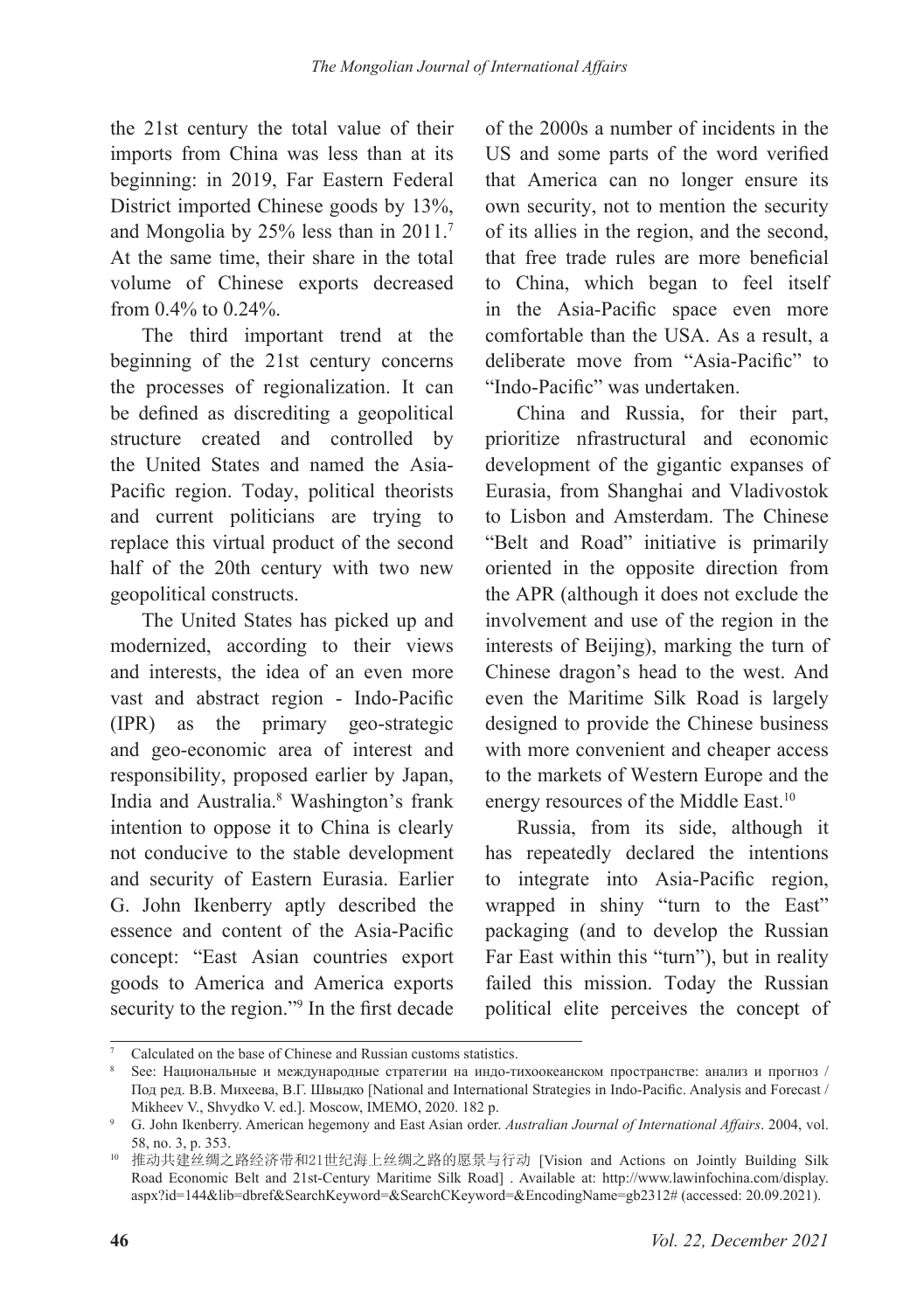"Greater Eurasia" more attractive and viable than the idea of integration with the Pacific Ocean, which is far from it and where the rules of the game are set by Confucian cultures, which are, from their point of view, obscure and difficult to communicate. It is noteworthy that the idea of integrating Russia into the APR and using the Russian Far East as a corridor or bridge for this integration practically disappeared from the agenda

of the Eastern Economic Forum in 2021, while several years ago it permeated the programs of all such events.

In fact, in the promotion of these two projects, we are witnessing the reanimation of the ideas of classical geopolitics with the opposition of sea and continental spaces. And it is in these new realities that Mongolia and Pacific Russia will have to live, develop and look for their own paths to the future.

## **Pacific Russia and Mongolia in New Geopolitical Realities**

Obviously, the designers of the Indo-Pacific version of integration do not envisage the presence of such "authoritarian revisionist powers" as China and Russia in it. In the minds of American strategists, Russia poses a threat to every participant of this "democratic association", in particular because Russia along with China, the DPRK and "other state and non-state cyber actors» seeks to steal money, intellectual property, and other sensitive information".11 Naturally, neither the United States nor other activists in the Free and Open Indo-Pacific (FOIP) concept in any way integrate Pacific Russia into their designs.

For its part, the Russian political elite predominantly do not accept the FOIP. Minister of Foreign Affairs of the RF Sergei Lavrov always demonstrates very negative attitude towards it, calls this idea "openly confrontational" and aimed at eroding the existing "open and inclusive cooperation mechanisms."12 During his trips to Asia and meetings with East Asian leaders he operates the concept of "Asia-Pacific region" and mention FOIP in negative connotations only.

The situation is different with Mongolia. Washington is extremely interested in drawing this country, sandwiched between the US two greatest rivals, into a new anti-Chinese alliance. US State Department calls Mongolia the beneficiary of new initiatives under the Free and Open Indo-Pacific (FOIP) strategy,<sup>13</sup> and in every possible way, emphasizes that the "[US] shared priorities with Mongolia are fully aligned

<sup>&</sup>lt;sup>11</sup> *A Free and Open Indo–Pacific. Advancing a Shared Vision.* Washington, D.C.: US State Department, 2019. P. 22. Available at: www. state.gov/wp-content/uploads/2019/11/Free-and-Open-Indo-Pacific-4Nov2019.pdf. (accessed: 20.09.2021).

<sup>&</sup>lt;sup>12</sup> Foreign Minister Sergey Lavrov's remarks at a joint news conference following talks with Foreign Minister of Mongolia Batmunkh Battsetseg, Moscow, June 1,2021. Available at: https://www.mid.ru/en/vizity-ministra/-/asset\_ publisher/iWCgWZXfGBWK/content/id/4759892 (accessed: 22.09.2921).

<sup>&</sup>lt;sup>13</sup> *A Free and Open Indo–Pacific. Advancing a Shared Vision.* Washington, D.C.: US State Department, 2019. Available at: www. state.gov/wp-content/uploads/2019/11/Free-and-Open-Indo-Pacific-4Nov2019.pdf. (accessed: 20.09.2021).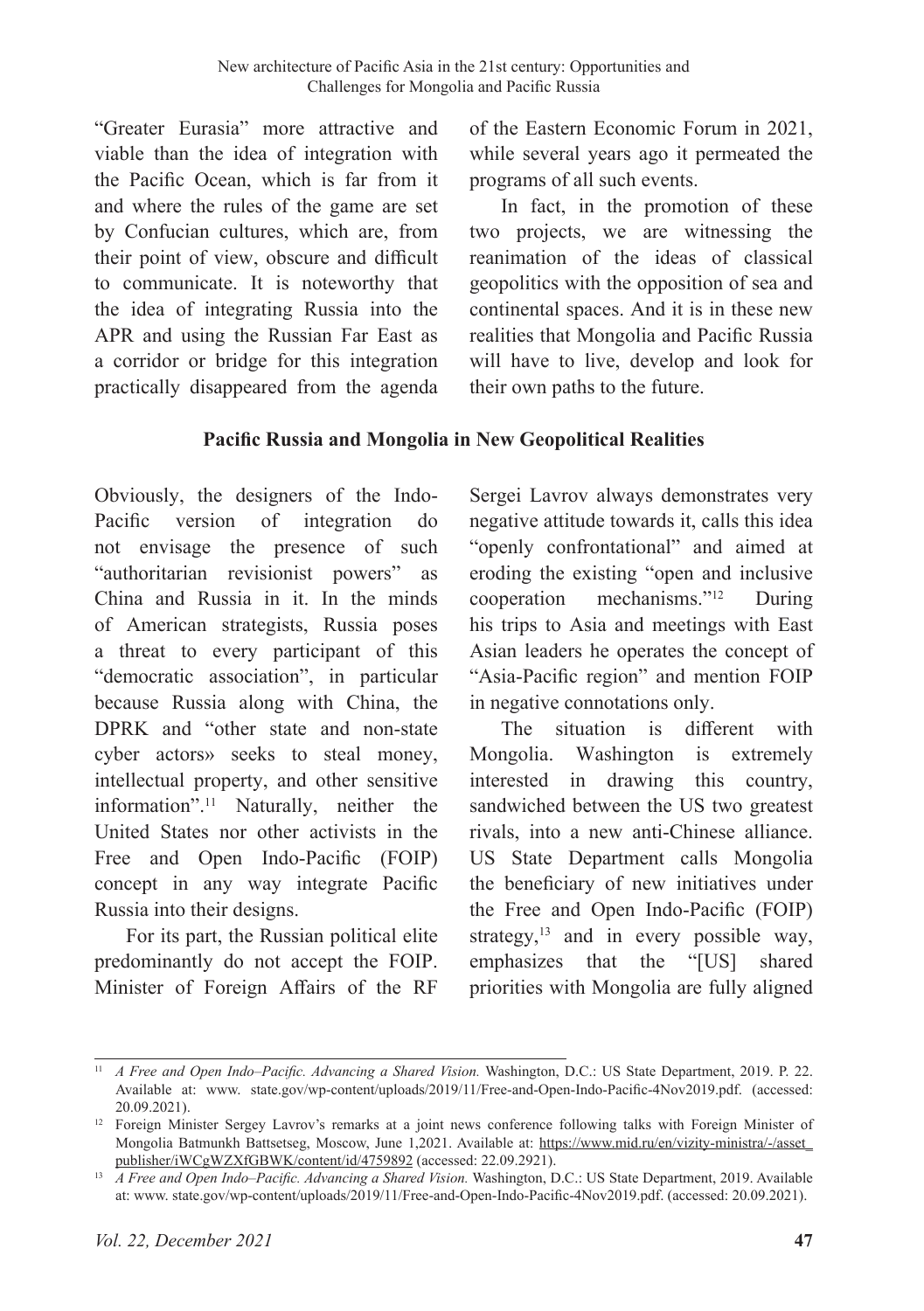with the Administration's Indo-Pacific strategy".14 Moreover, it is natural that the main goals of Washington are extremely selfish and cynical. In accordance with the approved by the US State Department in August 2018 «Integrated Country Strategy (ICS)» for Mongolia, they include «support continued development of democratic institutions, governance capacity, and like-minded partners in Mongolia… to champion American values to create a world that supports American interests and reflects our values which make America more secure and prosperous…15

The Mongolian leadership's positive reaction to Japan's call to join the FOIP, as agreed at the October 2020 meeting of the foreign ministers of two states, as well as Ulaanbaatar and Washington joint intention to "cooperate in promoting national security and stability across the Indo-Pacific region," the West perceived as "to be driven by continued Chinese antagonism, and a result of its "third neighbor" policy".16 However, according to experts, Mongolia's participation in the FOIP creates both new opportunities and serious challenges for it. On the one hand, FOIP strategy provides a unique opportunity for Mongolia to be a part

of the larger region. On the other hand, it increases Mongolia's vulnerability in relation to its powerful neighbors – Russia and China. Wherein, none of the FOIP-supporting countries endorse binding arrangements with Mongolia.<sup>17</sup>

As for the projects of Eurasian integration, both in the Russian and in its Chinese versions, Pacific Russia and Mongolia are presented only formally and very vaguely. Their participation is supposed to be, but nothing more. Formally, the parties even agreed to cooperate in the construction of an "economic corridor China, Mongolia, Russia", even adopted the Cooperation Program on the creation of a corridor. However, as President of the Russian Federation V. Putin noted in June 2019 at a meeting with his Chinese and Mongolian counterparts, "in the three years since the approval of the programme to create the economic corridor, there has been no implementation of any concrete project".<sup>18</sup> Both the Chinese and Russian integration agendas are focused on Europe, Central, South and South-West Asia, virtually ignoring its biggest, richest but underdeveloped part.

<sup>14</sup> *Integrated Country Strategy. Mongolia*. P. 2. Available at: https://www.state.gov/wp-content/uploads/2019/01/ICS-Mongolia\_UNCLASS\_508.pdf (accessed: 20.09.2021).

<sup>15</sup> *Integrated Country Strategy. Mongolia*. P. 4.

<sup>16</sup> Siddharth Anil Nair. Considering the Continental Dimension of the Indo-Pacific: The Mongolian Precedent. Available at: https://moderndiplomacy.eu/2021/01/22/considering-the-continental-dimension-of-the-indo-pacific-themongolian-precedent/ (accessed: 20.09.2021).

<sup>17</sup> J. Mendee. The Free and Open IndoPacific Strategy and Mongolia. Friedrich-Ebert-Stiftung Mongolia. 2020. P. 13. Available at: http://library.fes.de/pdf-files/bueros/mongolei/17343.pdf. (accessed: 20.09.2021).

<sup>&</sup>lt;sup>18</sup> Meeting with President of China Xi Jinping and President of Mongolia Khaltmaagiin Battulga. Available at: http://en.kremlin.ru/events/president/news/60753 (accessed: 22.09.2021).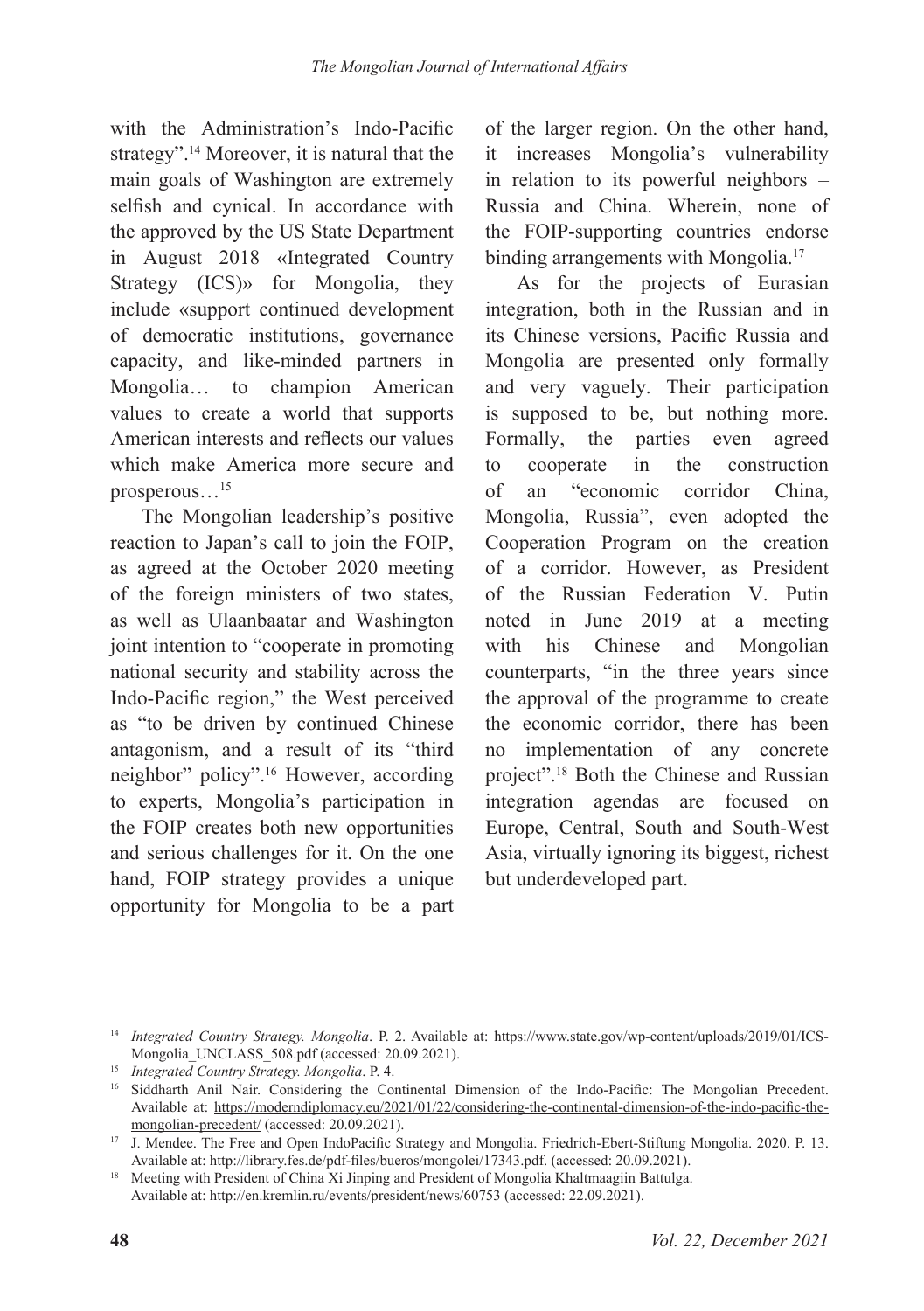#### **In the Focus of China**

At the same time, the northern and northeastern territories of China do not lose hope of being among the beneficiaries of the Belt and Road Initiative. Not only the bordering Heilongjiang Province and Inner Mongolia Autonomous Region, but also Liaoning province implemented in their 14th five-year plans the intention to "take an active part in the construction of the China-Mongolia-Russia economic corridor." Jilin Province plans to take part in the construction of the "Ice Silk Road." But all these targets are more in words than in deeds.

All these plans clearly indicate that these Chinese provinces view Russia and Mongolia primarily as a raw material resource. This is not surprising. It's only logical. In 2019, the exports of Inner Mongolia to these two countries accounted about 15% of the total exports of the autonomous region, while imports from them - 67% of the total imports of foreign products (share of Mongolia

was 45, and Russia –  $22\%$ ).<sup>19</sup> In the total volume of Heilongjiang's exports, Russia accounted for 28.6%, and Mongolia - 0.6%, while imports from them (mainly from Russia) has reached almost 78% of provincial imports.20

Today, Inner Mongolia intends to expand the supply of Russian gas through a branch of the Power of Siberia gas pipeline to the city of Hulunbuir, complementing the import of energy resources by attracting "outstanding talents" to the autonomous region. $21$  One would expect more specificity from the bordering Russia Hulunbuir district, but its plan is limited to a set of general phrases such as "deepening cooperation with neighboring regions of Russia and Mongolia," "strengthening interpersonal and cultural exchanges," and so on.<sup>22</sup> Jilin Province, in whose economics the presence of Russia and Mongolia is barely noticeable,  $23$  is counting on the China-Mongolia-Russia "end-to-end transport corridor".<sup>24</sup>

<sup>19</sup> 按主要国别(地区)分海关进出口总额(2019年) [Total Customs Imports and Exports by Main Country (Region) (2019) ]. Available at: http://tj.nmg.gov.cn/datashow/quick/QuickShowAct. htm?cn=G01&quickCode=HGND&treeCode=07022433d592449aa52244c74411e4ea (accessed: 20.09.2021).

<sup>20</sup> 黑龙江统计年鉴2020 [Heilongjiang Statistical Yearbook 2020]. Available at: http://tjj.hlj.gov.cn/app/tongjnj/2020/zk/ indexch.htm (accessed: 20.09.2021).

<sup>21</sup> 内蒙古自治区国民经济和社会发展第十四个五年规划和2035年远 景 目 标 纲 要 **[**Inner Mongolia Autonomous Region Fourteenth Five-Year Plan for the National Economic and Social Development and the Outline of Long-term Goals for 2035 (In Chin.)]. Available at: http://www.nmg.gov.cn/zwgk/zfxxgk/zfxxgkml/202102/t20210210\_887052. html (accessed 01.08.2021).

<sup>22</sup> 中共呼伦贝尔市委员会关于制定国民经济和社会发展第十四个五年规划和二〇三五年远景目标的建议 [Recommendations of the Hulunbuir Municipal Committee of the Communist Party of China on formulating the Fourteenth Five-Year Plan for National Economic and Social Development and the Long-term Goals for 2035 (In Chin.)] . Available at: https://mp.weixin.qq.com/s/pZNFEK4pluLoMo\_Wvcus1Q? (accessed 06.08.2021).

<sup>&</sup>lt;sup>23</sup> In 2019, the share of Russia in the province foreign trade accounted for 4.4%, while Mongolia is not represented in this statistics at all (吉林统计年鉴2020 [Jilin Statistical Yearbook 2020]. Available at: http://tjj.jl.gov.cn/tjsj/tjnj/2020/ml/ indexc.htm (accessed: 20.09.2021).

<sup>24</sup> 吉林省国民经济和社会发展第十四个五年规划和2035年远景目标纲要 [The Fourteenth Five-Year Plan for National Economic and Social Development of Jilin Province and the Outline of Long-term Goals for 2035]. Available at: https://h5.drcnet.com.cn/docview.aspx?version=gov&docid=6174711&leafid=27125&chnid=3647 (accessed: 20.09.2021).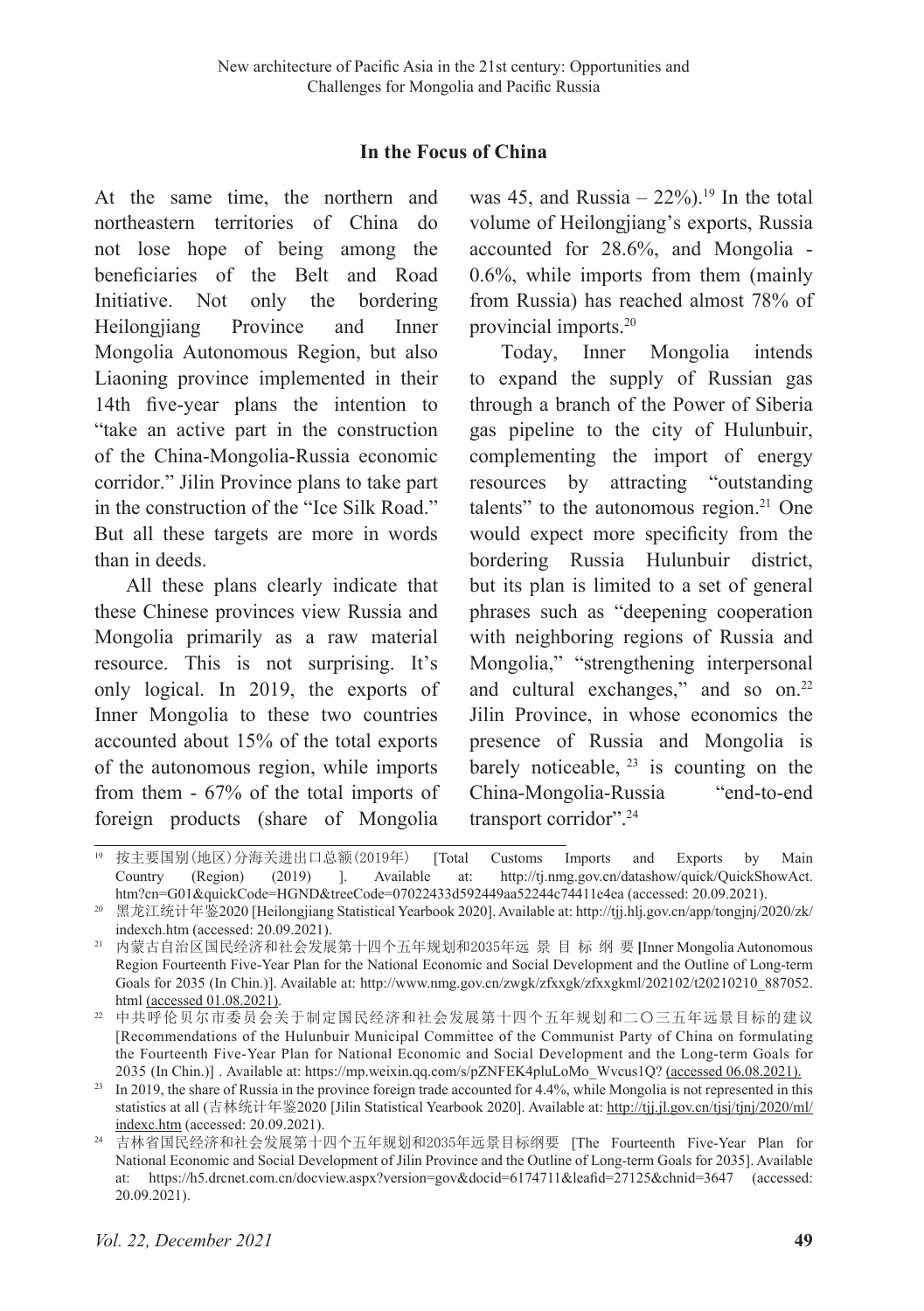## **Conclusion**

Thus, there is a strong feeling that both Pacific Russia and Mongolia are once again on the periphery of the Great Powers' interests. Their geopolitical importance in the region is declining, and their economic weight, as has always been the case in history, is small, whether we estimate it by the volume of their domestic market, their share in the total GDP of the region or in the foreign trade of Russia, China, the United States or Japan. But this fact does not mean that the Eurasian Economic Community and Silk Road Economic Belt initiative taken as the strategic vision of the future are alien to Mongolia and Pacific Russia. Since both Moscow and Beijing have accepted "the pairing of Eurasian Economic Community and Silk Road Economic Belt" as a guiding idea, <sup>25</sup> our task becomes absolutely pragmatic: we need to fill this idea with concrete content, specifically, organically integrate a large piece of Northeastern Eurasia into the continent's single economic and infrastructure space.

The priority for Northeast Eurasia is to drastically improve its transport infrastructure and communications system. The most obvious and understandable condition for accelerating the pace of economic development of Northeast Eurasia is to turn it into a territory favorable for the free movement of people (intellectual resources, labor

force, tourists), goods and capital. All countries in the region need this, although each in its own way.

There are a number of difficult questions to which the scientists must provide clear and unambiguous answers that people who make decisions about the future of Mongolia and Pacific Russia cannot avoid.

What is the most rational and ecologically correct way to use the main riches of Pacific Russia and Mongolia their natural resources?

How to turn one of the main disadvantages of territories - the small size of their population, which is considered a brake on their economic development, into their advantage?

How to create comfortable conditions for people's being in these natural areas that are not too comfortable for life?

Economically less developed, Mongolia and Pacific Russia are at the same time the most politically stable parts of Eurasian continent. They are also the most promising areas of the continent for the application of financial and human capital, intellectual resources and scientific and technological achievements, self-fulfillment of people and implementation of ideas. However, the real progress can only be achieved on the basis of broad international cooperation and at an advanced technological level. This is no longer a

<sup>25</sup> Совместное заявление Российской Федерации и Китайской Народной Республики о сотрудничестве по сопряжению строительства Евразийского экономического союза и Экономического пояса Шелкового пути. 8 мая 2015 г. [Joint statement of the Russian Federation and the People's Republic of China on cooperation in conjunction with the construction of the Eurasian Economic Union and the Silk Road Economic Belt. May 8, 2015]. Available at: Official website of the Presidential Administration of the Russian Federation, http://kremlin.ru/ supplement/4971 (accessed: 20.09.2021).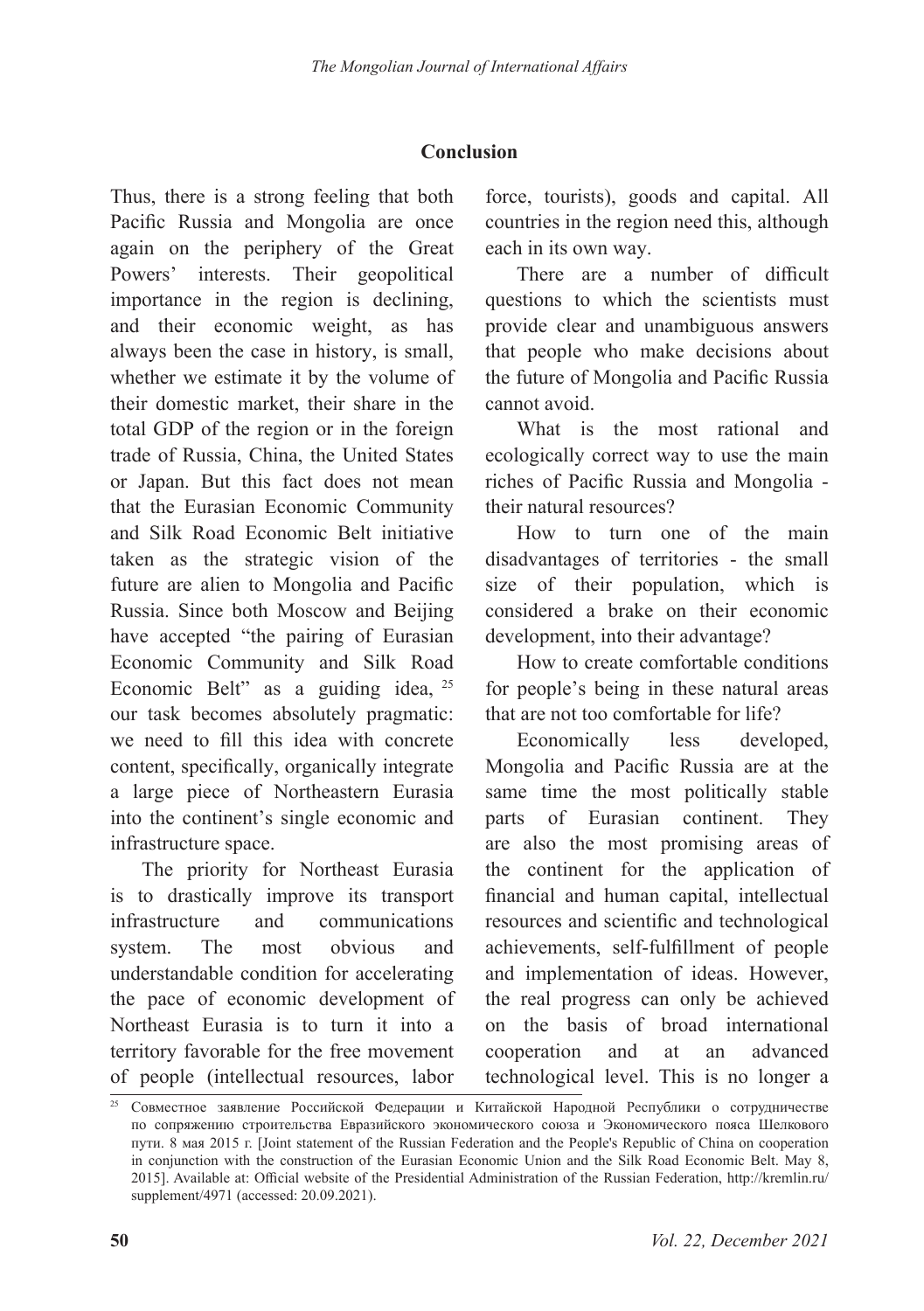matter of such a near future. And the role of science is to bring the future closer.

Naturally, Mongolia and Pacific Russia have their own path of development. But the challenges, opportunities and realities of the 21st

century, which they share, make them look more closely at each other, rely more on themselves than on outside help, and try not to miss the opportunities that bilateral cooperation gives them.

### **References**

- *Великая киданьская стена: Северо-восточный вал Чингис-хана* [The Great Wall of Khitan: North Eastern Wall of Chinggis Khan. Ed. by N.N. Kradin]. Мoscow: Nauka — Vostochnaya literatura., 2019. 168 p. (in Russ.)
- Дынкин А.А. Международная турбулентность и Россия [Dynkin A.A. International turbulence and Russia]. *Proceedings of Russian Academy of Sciences.* 2020, vol. 90, no. 3, p. 208-219 (in Russ.).
- Национальные и международные стратегии на индо-тихоокеанском пространстве: анализ и прогноз / Под ред. В.В. Михеева, В.Г. Швыдко [National and International Strategies in Indo-Pacific. Analysis and Forecast / Mikheev V., Shvydko V. ed.]. Moscow, IMEMO, 2020. 182 p. (in Russ.)
- Совместное заявление Российской Федерации и Китайской Народной Республики о сотрудничестве по сопряжению строительства Евразийского экономического союза и Экономического пояса Шелкового пути. 8 мая 2015 г. [Joint statement of the Russian Federation and the People's Republic of China on cooperation in conjunction with the construction of the Eurasian Economic Union and the Silk Road Economic Belt. May 8, 2015]. Available at: Official website of the Presidential Administration of the Russian Federation, http://kremlin.ru/supplement/4971 (accessed: 20.09.2021) (in Russ.).
- *Тихоокеанская Россия в интеграционном пространстве Северной Пацифики в начале XXI века: опыт и потенциал регионального и приграничного взаимодействия*. Владивосток: ИИАЭ ДВО РАН, 2017 [Pacific Russia in the integration space of the North Pacific at the beginning of the XXI century: experience and potential of regional and cross-border interaction]. Vladivostok: IIAE DVO RAN, 2017. 386 p. (in Russ.).
- *A Free and Open Indo–Pacific. Advancing a Shared Vision.* Washington, D.C.: US State Department, 2019. P. 22. Available at: www. state.gov/wp-content/uploads/2019/11/Free-and-Open-Indo-Pacific-4Nov2019.pdf. (accessed: 20.09.2021).
- Cossa Ralph A. Getting China Policy Right. *PacNet #3*. January 25, 2021. Available at: https://pacforum.org/publication/pacnet-3-getting-china-policy-right (accessed: 20.09.2021).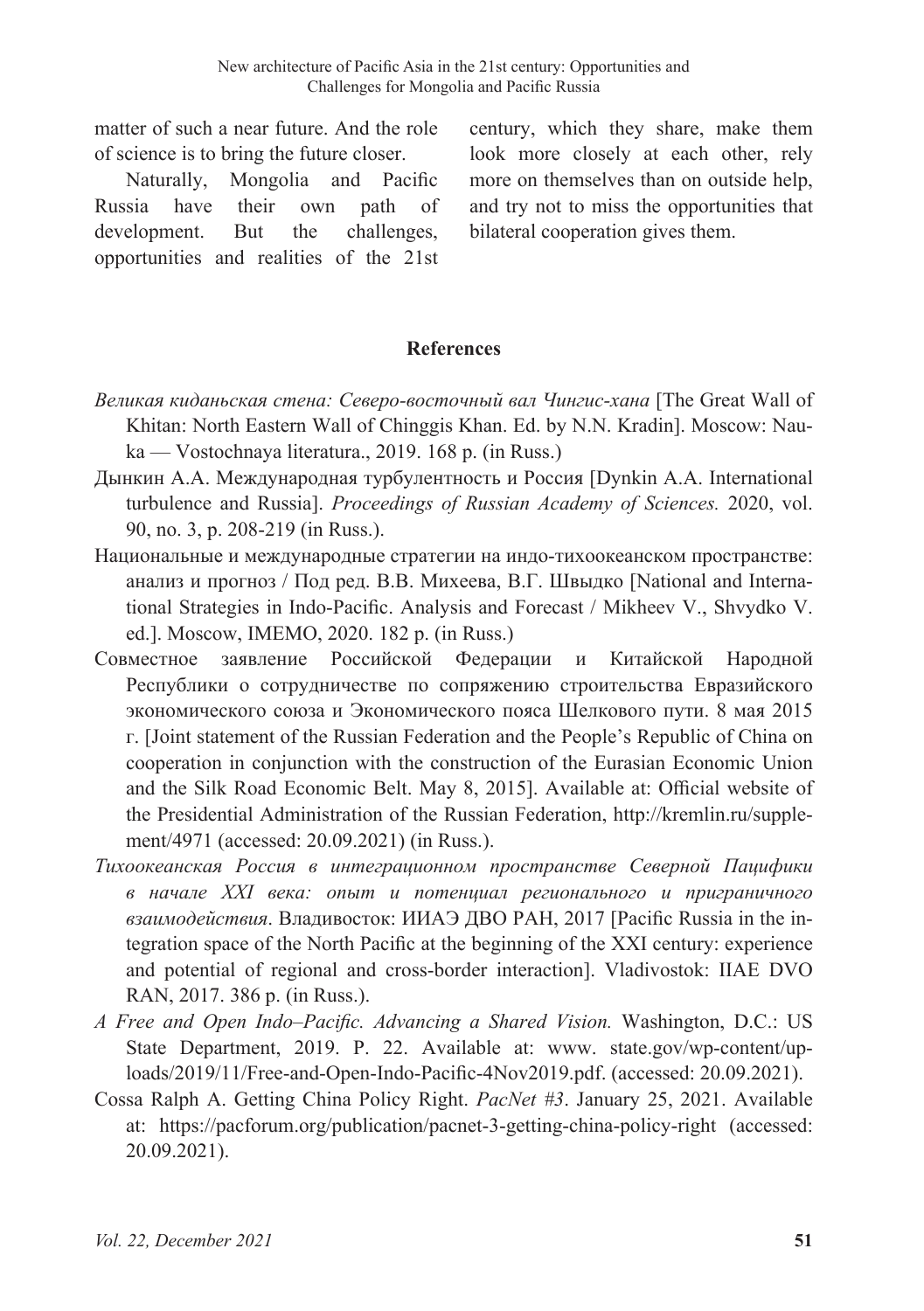- Foreign Minister Sergey Lavrov's remarks at a joint news conference following talks with Foreign Minister of Mongolia Batmunkh Battsetseg, Moscow, June 1,2021. Available at: https://www.mid.ru/en/vizity-ministra/-/asset\_publisher/ iWCgWZXfGBWK/content/id/4759892 (accessed: 22.09.2921).
- Hanson, Gordon, *Who Will Fill China's Shoes? The Global Evolution of Labor-Intensive Manufacturing*. NBER Working Paper No. 28313 December 2020. Available at: https://www.nber.org/system/files/working\_papers/w28313/w28313. pdf (accessed: 18.09.2021).
- Ikenberry John G. American hegemony and East Asian order. *Australian Journal of International Affairs*. 2004, vol. 58, no. 3, p. 353-367.
- *Integrated Country Strategy. Mongolia*. Available at: https://www.state.gov/ wp-content/uploads/2019/01/ICS-Mongolia UNCLASS 508.pdf (accessed: 20.09.2021).
- Meeting with President of China Xi Jinping and President of Mongolia Khaltmaagiin Battulga. Available at: http://en.kremlin.ru/events/president/news/60753 (accessed: 22.09.2021).
- Mendee J.. The Free and Open IndoPacific Strategy and Mongolia. Friedrich-Ebert-Stiftung Mongolia. 2020. P. 13. Available at: http://library.fes.de/pdf-files/bueros/ mongolei/17343.pdf. (accessed: 20.09.2021).
- Pulling Together Through Adversity and Toward a Shared Future for All. Keynote Speech by H.E. Xi Jinping President of the People's Republic of China at the Boao Forum for Asia Annual Conference 2021. Available at: http://www.xinhuanet.com/ english/2021-04/20/c\_139893137.htm (accessed: 20.09.2021).
- Siddharth Anil Nair. Considering the Continental Dimension of the Indo-Pacific: The Mongolian Precedent. Available at: https://moderndiplomacy.eu/2021/01/22/ considering-the-continental-dimension-of-the-indo-pacific-the-mongolianprecedent/ (accessed: 20.09.2021).
- 按主要国别(地区)分海关进出口总额(2019年) [Total Customs Imports and Exports by Main Country (Region) (2019) ]. Available at: http://tj.nmg.gov.cn/ datashow/quick/QuickShowAct.htm?cn=G01&quickCode=HGND&treeCode= 07022433d592449aa52244c74411e4ea (accessed: 20.09.2021).
- 黑龙江统计年鉴2020 [Heilongjiang Statistical Yearbook 2020]. Available at: http://tjj. hlj.gov.cn/app/tongjnj/2020/zk/indexch.htm (accessed: 20.09.2021) (in Chinese).
- 吉林统计年鉴2020 [Jilin Statistical Yearbook 2020]. Available at: http://tjj.jl.gov.cn/ tjsj/tjnj/2020/ml/indexc.htm (accessed: 20.09.2021) (in Chinese).
- 内蒙古自治区国民经济和社会发展第十四个五年规划和2035年远 景 目 标 纲 要 [Inner Mongolia Autonomous Region Fourteenth Five-Year Plan for the National Economic and Social Development and the Outline of Long-term Goals for 2035 (In Chin.)]. Available at: http://www.nmg.gov.cn/zwgk/zfxxgk/ zfxxgkml/202102/t20210210\_887052.html (accessed 01.08.2021) (in Chinese).